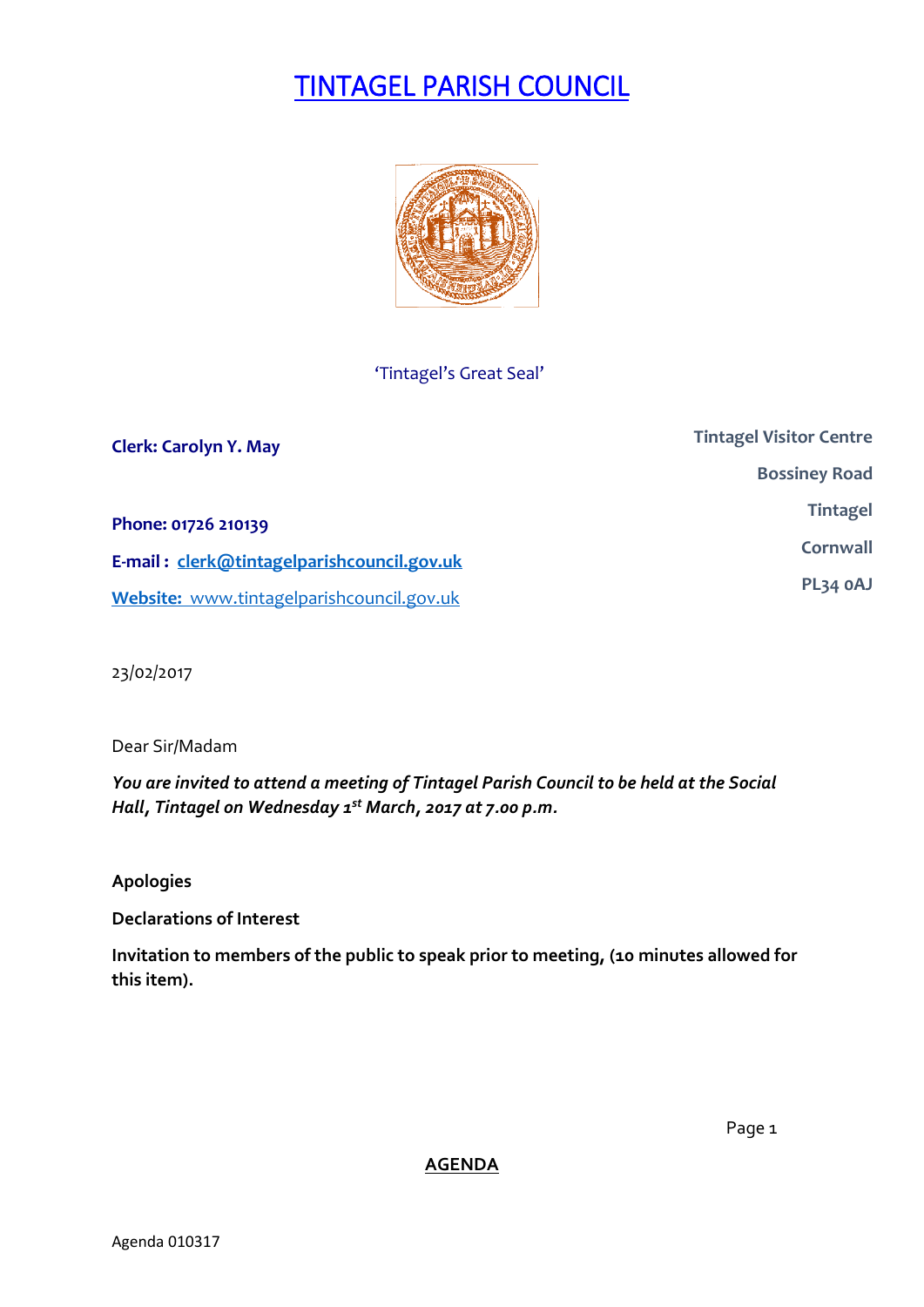#### **Minutes**

To Approve the Minutes of the previous meeting on the 1<sup>st</sup> February, 2017 and matters arising.

## **Reports**

Cllr. Glenton Brown

#### **Planning applications**

PA17/00433/PREAPP - **Proposal:** Pre-application advice on construction detached house with off street parking and gardens. **Location:** Land North of Tregatta Terrace, Tregatta, Tintagel, Cornwall PL34 0DY.

**Planning Decisions** – Appendix A (to note)

## **Correspondence**

Tintagel Carnival Ltd

Pop-Up Cafe

#### **Information**

**Parish Clerk's Actions** – Appendix B (to Note)

**Clerk's Briefing**

**Accounts Payable** – Appendix C

#### **Agenda Items**

**Hanging Baskets –** Cllr Dale

**Trevena Square Replacement Tree** – The Parish Clerk to Report

**Bus Shelter Maintenance** – Cllr Hart to Report

**Littering in the Tintagel Area** – Cllr Hodge to report